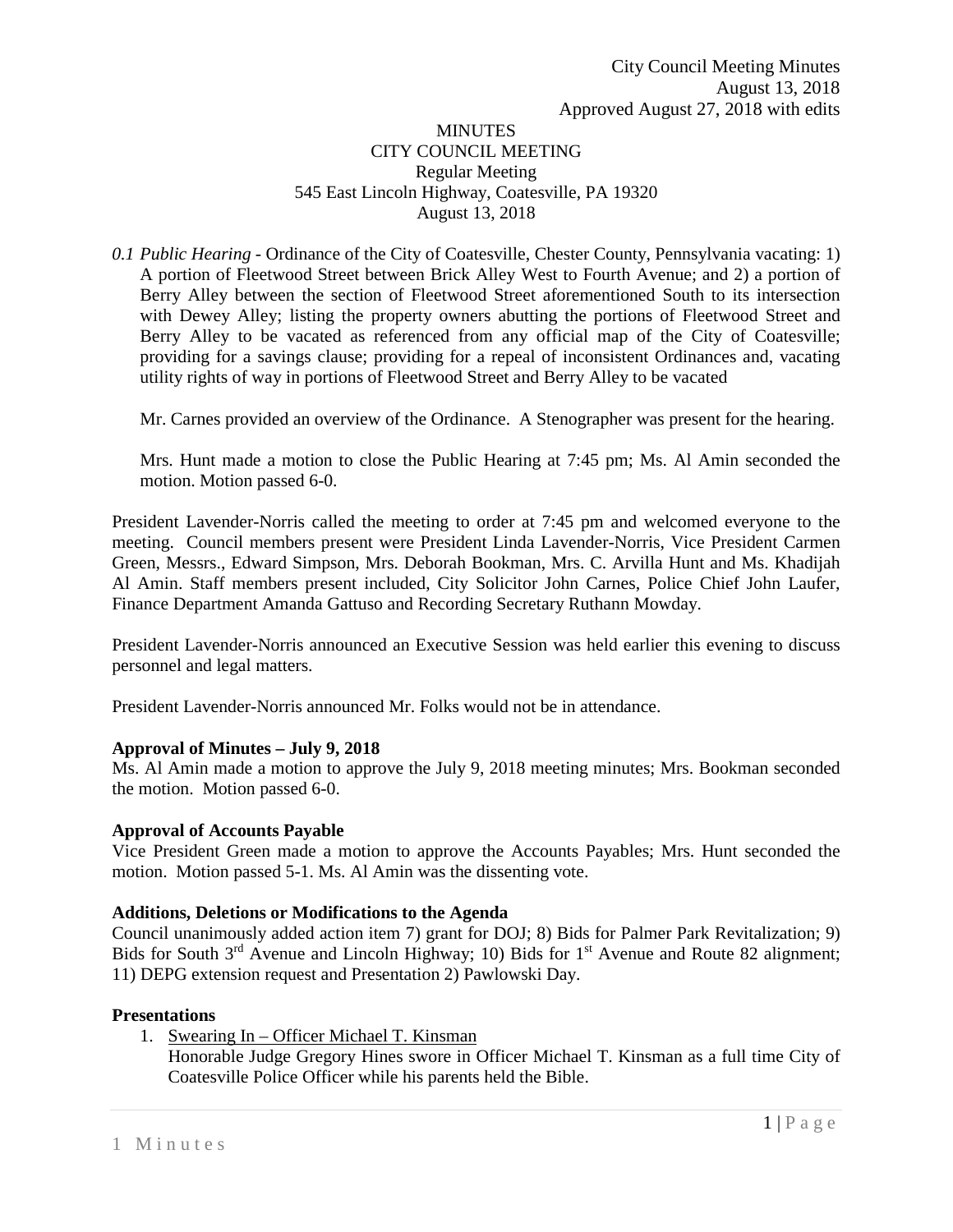City Council Meeting Minutes August 13, 2018 Approved August 27, 2018 with edits Chief Laufer introduced the new part time Officer James Mains to City Council.

## **Citizens' Hearings** – *Regular Action Items Only* (3 Minutes)

There were no citizens' hearings on regular action items only at this time.

# **Regular Action Items**

- 1. Receive and consider appointment of the Assistant City Manager
	- Ms. Al Amin made a motion to approve the appointment of James Logan as Assistant City Manager; Mrs. Bookman seconded the motion. Motion passed 5-1. Mr. Simpson was the dissenting vote.
- 2. Receive and consider second reading and adoption of an Ordinance of the City of Coatesville, Chester County, Pennsylvania vacating: 1) A portion of Fleetwood Street between Brick Alley West to Fourth Avenue; and 2) a portion of Berry Alley between the section of Fleetwood Street aforementioned South to its intersection with Dewey Alley; listing the property owners abutting the portions of Fleetwood Street and Berry Alley to be vacated as referenced from any official map of the City of Coatesville; providing for a savings clause; providing for a repeal of inconsistent Ordinances and, vacating utility rights of way in portions of Fleetwood Street and Berry Alley to be vacated

Vice President Green made a motion to approve second reading and adoption an Ordinance of the City of Coatesville, Chester County, Pennsylvania vacating: 1) A portion of Fleetwood Street between Brick Alley West to Fourth Avenue; and 2) a portion of Berry Alley between the section of Fleetwood Street aforementioned South to its intersection with Dewey Alley; listing the property owners abutting the portions of Fleetwood Street and Berry Alley to be vacated as referenced from any official map of the City of Coatesville; providing for a savings clause; providing for a repeal of inconsistent Ordinances and, vacating utility rights of way in portions of Fleetwood Street and Berry Alley to be vacated; Mr. Simpson seconded the motion. Motion passed 6-0.

- 3. Receive and consider second reading and adoption of an Ordinance authorizing to enter into a lease with BB&T to finance furniture for City Hall Mrs. Hunt made a motion to approve second reading and adoption an Ordinance authorizing to enter into a lease with BB&T to finance furniture for City Hall; Vice President Green seconded the motion. Motion passed 6-0.
- 4. Receive and consider first reading of an Ordinance authorizing the City of Coatesville to convey to the Commonwealth of Pennsylvania, Department of Transportation certain properties for a Highway Improvement Project (realignment of First Avenue at intersection with Lincoln Highway) in the City of Coatesville being portions of tax parcel (UPI) no. 16-5-140, 16-5-172, 16-5-225, 16-5-225.1, 16-5-232 Vice President Green made a motion to approve first reading an Ordinance authorizing

the City of Coatesville to convey to the Commonwealth of Pennsylvania, Department of Transportation certain properties for a Highway Improvement Project (realignment of First Avenue at intersection with Lincoln Highway) in the City of Coatesville being portions of tax parcel (UPI) no. 16-5-140, 16-5-172, 16-5-225, 16-5-225.1, 16-5-232; Mrs. Hunt seconded the motion. Motion passed 6-0.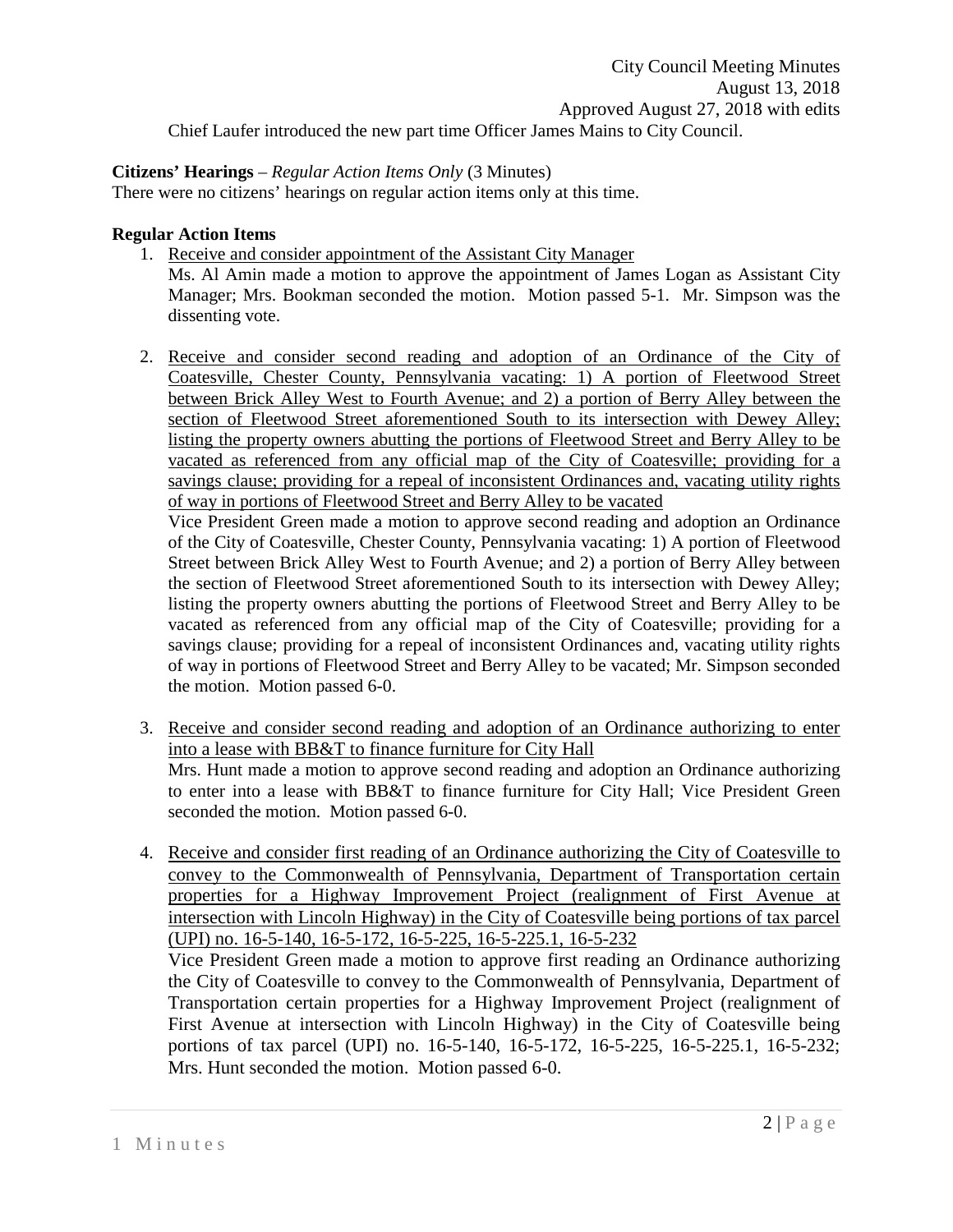- 5. Receive and consider Resolution for City of Coatesville Invitational Vintage Grand Prix Mr. Simpson made a motion to approve the Resolution for the City of Coatesville Invitational Grand Prix on September 22, 2018; Mrs. Hunt seconded the motion. Motion passed 6-0.
- 6. Receive proposals and consider firm for the cleaning of City Hall, Police Department and District Court. No action taken at this time.
- 7. Receive and consider Department of Justice ShotSpotter Grant Mrs. Hunt made a motion to approve the application to the Department of Justice for the ShotSpotter Grant in the amount of \$137,500; Vice President Green seconded the motion. Motion passed 6-0.
- 8. Receive and consider Palmer Park rebid proposals Mrs. Bookman made a motion to accept the Palmer Park rebid proposals and award the bid to Veteran Construction & Utility Services, Inc. at the cost of \$384,083.00; Vice President Green seconded the motion. Motion passed 6-0.
- 9. Receive and consider 3<sup>rd</sup> Avenue and Lincoln Highway Streetscape rebid proposals Vice President Green made a motion to accept the 3rd Avenue and Lincoln Highway Streetscapes rebid proposals; Ms. Al Amin seconded the motion. Motion passed 6-0.
- 10. Receive and consider 1st Avenue (Route 30) and Route 82 Redesign rebid proposals Vice President Green made a motion to accept the 1<sup>st</sup> Avenue (Route 30) and Route 83 Redesign rebid proposals; Mrs. Bookman seconded the motion. Motion passed 6-0.
- 11. Receive and consider DEPG extension request Mrs. Hunt made a motion to approve the DEPG extension to December 7, 2018 to finalize paperwork; Vice President Green seconded the motion. Motion passed 6-0.

Mrs. Bookman made a motion to close regular action items; Vice President Green seconded the motion. Motion passed 6-0.

## **Discussion Item**

- 1. Meeting Minutes Vice President Green asked if minutes were current on the website.
- 2. Pawlowski Day

Council discussed having an event to dedicate a Gazebo to Mr. John Pawlowski for all his hard work and dedication in obtaining funds for the Gazebos at the Riverwalk before the cold weather begins. A date suggested was Friday August 24, 2018.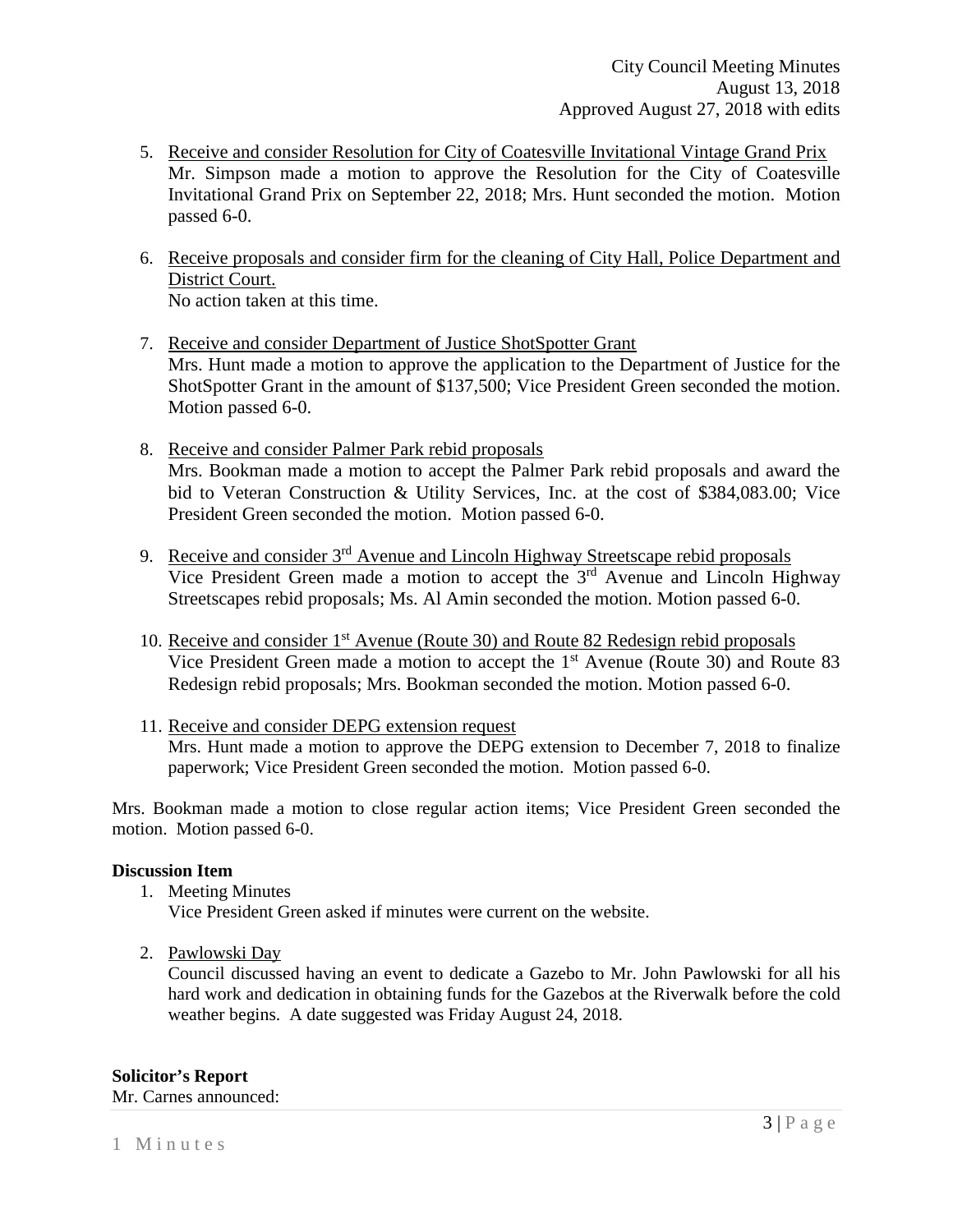- Assisted in addressing legal matters requiring attention during the completion of City Hall Renovations and finalizing the District Court
- Renaming  $1^{st} 4^{th}$  Avenue of Harmony Street as Martin Luther King Jr. Boulevard is proceeding with notice to neighboring communities and School District in accordance with the MPC.
- Assisted in re-bidding of public works projects at  $1<sup>st</sup>$  Avenue,  $3<sup>rd</sup>$  Avenue and Palmer Park Phase 1.
- Working with DEPG developer to obtain a developers agreement and financial security agreement to permit recording of approved subdivision plans/
- Assisted with various miscellaneous matters involving litigation and enforcement and has assisted the City in its interpretation of codes, rules and regulations and various personnel matters.

# **City Manager's Report**

There was no citizen manager report at this time.

# **Citizens' Hearings –** *Non-Agenda Items Only* **(3 Minutes)**

### Regina Lewis

Mrs. Lewis, representative for ChesPenn, presented a check to the City for Unity Day. It was a pleasure to be a partner. President Lavender-Norris thanked Mrs. Lewis and stated we are sincerely grateful.

### David DeSimone

Mr. DeSimone provide Council with a picture of the Family Dollar lot show trash on the ground. He thanked Council and Codes for addressing the issues but the owners are not addressing them. It is not fair to the residents. He voiced his concerns on a move out property in the West End. President Lavender-Norris stated she would speak with him at the end of the meeting.

## Rudy Mayo

Mr. Mayo voiced his concerns regarding the rear of his property on Lumber Street. It is being used as a dumping ground. Vice President Green stated it is the property owner responsibility to clean up. Ms. Al Amin suggested asking neighbors if he could put a bulk item in the trash for pick up. Mrs. Bookman stated Eagle need to educate residents on bulk item pick up.

### Joseph Gallagher

Mr. Gallagher, Owner of Bogies, voiced his concerns on the posting of his business property. Mr. Gallagher has a lease with Coatesville Savings Bank. The tenants were not notified. President Lavender-Norris stated the owner of the building was notified and should have provided the notification to the tenants.

### Paul Evans

Mr. Evans read a letter to Council. President Lavender-Norris asked "Excuse me" while Mr. Evans was reading the letter. Mr. Evans explained that he had the floor and would not be interrupted by Council. President Lavender-Norris asked Mr. Evans to have a seat and Mr. Evans refused. President Lavender-Norris asked Mr. Evans to be removed from the building. Chief Laufer escorted Mr. Evans out of the building.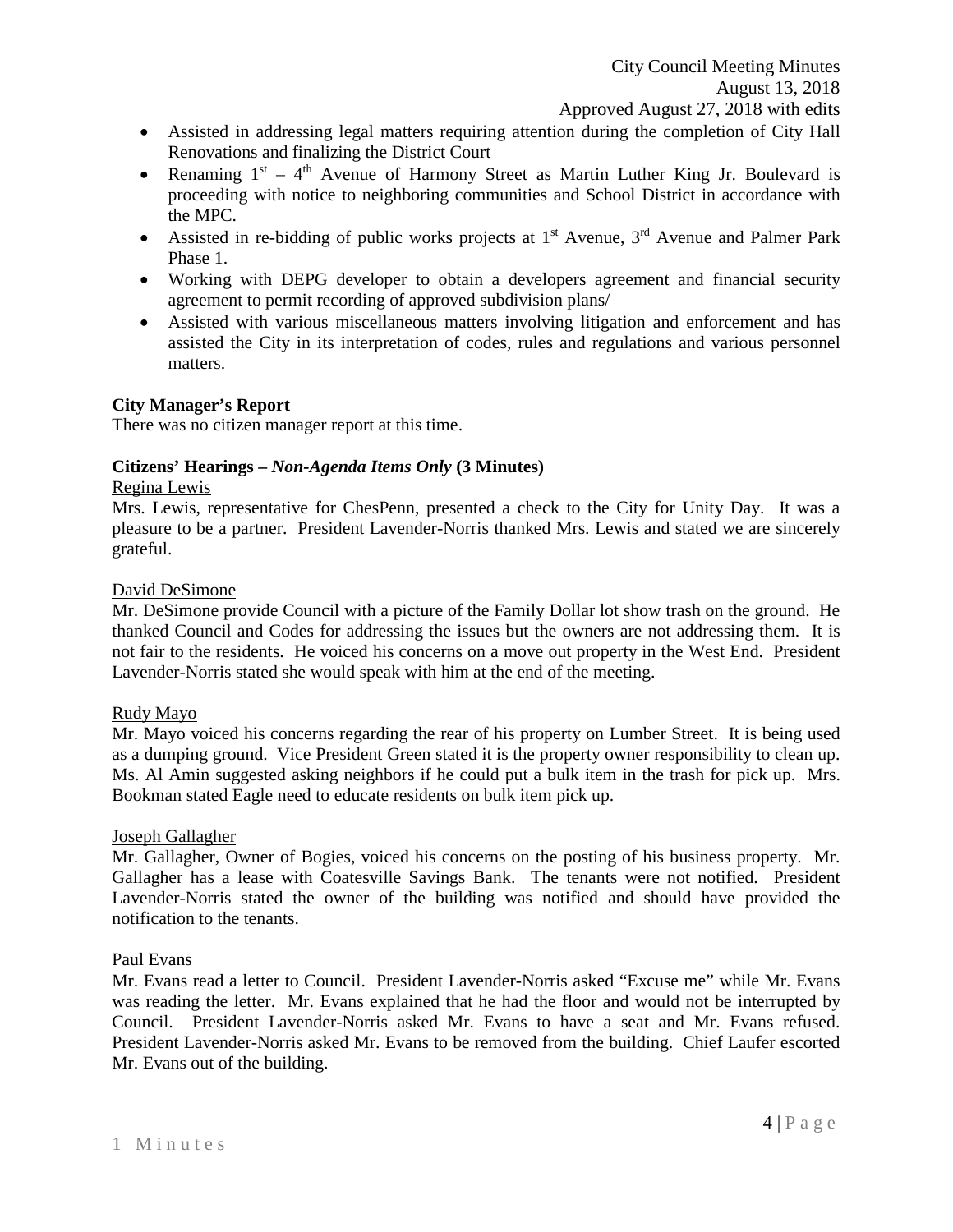Mrs. Bookman made a motion to close citizens' hearings on non-agenda items; Vice President Green seconded the motion. Motion passed 6-0.

### **Special Events**

There were no special events at this time.

## **Council Comments**

Vice president Green thanked everyone for attending the meeting. She thanked Mrs. Lewis and Ms. Huntzinger for the Town Hall meeting about the growth and progression in the City. She wanted to clarify some things. The City of Coatesville is trying hard to progress and move forward and it seems as though some folks come and speak as though we don't live in the City, like we don't live here, and everything we do doesn't affect us. We want our residents to feel confident and comfortable to come to our podium and speak. We can't entertain foolishness. We have a lot of stuff going on. I read a lot, I hear a lot, and I see things coming across as though City Council is trying to stop the progress of the City, City Council is not working with the residents of the City, City Council is not working with the businesses of the City. We work tiressly, we work hard and why wouldn't we want to see progression in the City of Coatesville. The funny part of it, is all the negative, most of the negative comments come from people who don't live in the City limits. That's what's hilarious and they don't live within the City, but have all the best interest of Coatesville at heart. That just amazes me. I see all kinds of things right here, this person comes to the podium and talks about what someone told him or what he heard the bottom line is if you're going to do business and work in the confines of the City then do it the right way, be legitimate and come and do the right things you need to do to make your business work. We have a lot of events going on I don't see anyone participating in the events. I don't see anyone supporting the local businesses we have downtown but I see a lot of negativity about the City on how Council does not care about what goes on in Coatesville. I've been a Coatesville resident all my life. I care deeply about the City of Coatesville. We may not always agree on everything, but it seems as though the City Council is not working or doing what you personally think they should be doing for you than you think it's bad. What is going on the City did not occur overnight so can't be fixed overnight. "It's teamwork that makes the dream work." You have to work together that's why I decided to thank all the partners such as 2<sup>nd</sup> Century Alliance, Brandywine Wellness, ChesPenn the ones that help us and bring their expertise and skill set to the table to help us achieve what we are all trying to achieve. I get a little down and depressed when I hear all the negativity. This is volunteer, I'm volunteering because I love the City of Coatesville. To hear all the oppressed negative comments all the time. It's a shame but then I said that you don't even live here but they know what's best about what's going on here. I'm here for the residents I'm not here for anybody else. I'm here representing the residents who voted for me no one else. So when I put a vote on the table and vote on an item I'm voting for what's best for the City not for anything else or any other purpose. I just needed to say that and I'm tired of the potshots. The City is progressing I'm very excited about the things going on in the development. I'm not going to take it and you're not going to do it meeting after meeting. I'm sorry. Thank you for coming and I welcome you Mr. Logan. I'm sorry Mr. Logan I get passionate and you'll see that.

Mrs. Bookman thanked everyone for attending the meeting. She echoed Vice president Green's comments. She thanked staff for all their hard work. Thanked Council for working extremely hard, we meet almost every day. We work and we are on Council. Like Vice president Green said we don't get paid we get a little stipend. We don't get paid for it but were here for the City because we care for the residents of the City. I'm thankful to the staff we have, they work very hard, they work with us not against us, we work together to make it a place we can say we are really proud of. I thank the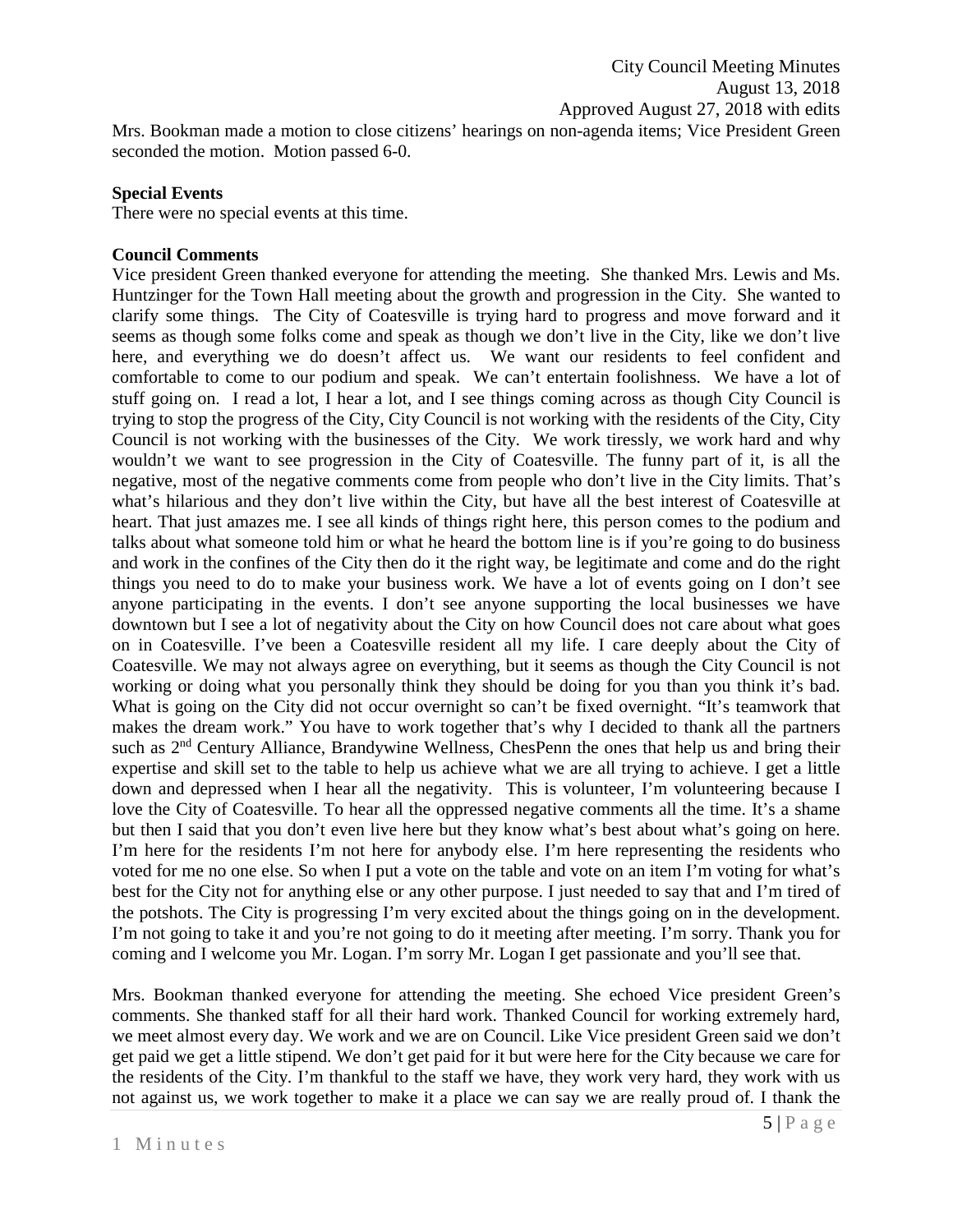City Council Meeting Minutes August 13, 2018 Approved August 27, 2018 with edits

residents that do come out and encourage. There are wonderful things going on the City. The issues that are here. Every municipality has issues, they may not be the same but there are issues. The black cloud that has been over Coatesville is moving away and the rainbows moving in. Mr. Logan, I welcome you, get your roller skates on were on the move. Thank you Sonny and Oliver for coming to every Council meeting. Thank you God bless.

Ms. Al Amin thanked all the residents for coming out, but we definitely appreciate you coming out. We do like to hear from you about things need to be done in an orderly manner. Sonny and Regina thank you so very much for your meeting the other night it was full of information thank you for sharing information with the public. Mr. Logan, I look forward to working with you much so to continue to move the City forward. Oliver, thank you for all that you do. I'm looking forward to Thursday at Palmer Park. I will be there. Hope everyone else will be there. Some great things are happening. they are not going to happen overnight, we did not get this way overnight, and we are not going to get things done overnight. We are all working very hard collectively together and I hope the residents have been able to see some changes. We will continue to grow and continue to move forward until Coatesville's is where it needs to be.

Mrs. Hunt thanked everyone for coming out.

Mr. Simpson had no comment.

President Linda Lavender thanked everyone for coming out. I apologize for the display that just occurred. However, I will not under no circumstance, as long as I'm the president allow anyone from the floor to run this meeting. I have a responsibility and I take it seriously. I welcome each and every one of you to come to the podium and speak with regard on whatever you choose. However, I will not sit here and allow a whole conversation to go forward regarding someone else's property, that we don't have anything to do with and discuss it with somebody that is not the owner of the property. I won't do that. I cannot do that. I welcome anyone to come to the podium and speak with regard to your property. I have no problem with that. I recommend you do that when you have an issue. I highly recommend that. However, I won't accept under any other circumstance. I'm looking forward to Thursday at Palmer Park from 4 PM to 7 PM. It's a groundbreaking. It's been a long time coming and for those of us who are residents, you've been hearing it, it's going to happen, it's going to happen and we haven't seen anything happen. This is our opportunity to celebrate things happening, I'm looking forward to that and I will ask you all to come out and even if you would like you can volunteer. The doors are wide open. Please come out and enjoy the day with us. Also Friday night, God willing and it doesn't rain, we'll be at Gateway Park for the Sounds of Summer Series. G2 Band will be there and we are open to vendors. We already have two that will be set up. That will be this Friday from 7 PM to 10 PM. The band is local. So bring your lawn chairs and come out and enjoy the evening. We're trying to show our appreciation to our residents, were not trying to focus on any negative, were trying to focus on what's positive and build on that. When I have a problem I don't need you to tell me what my problem is, what I need you to do is encourage me and direct me with a way to work it out. Like anything we want to build, but we can only build one brick at a time, we are not going to conquer all our issues at one time, but I promise you we will be working on them one at a time. We are Council together, seven of us, we're a Council, separately were just members. We have determined that we are going to be a Council therefore we are going to move the City forward. We don't agree on everything we do everything or everything we say, but that's okay we can agree to disagree and move on. That's how passionate we are better community. We live here and respect the